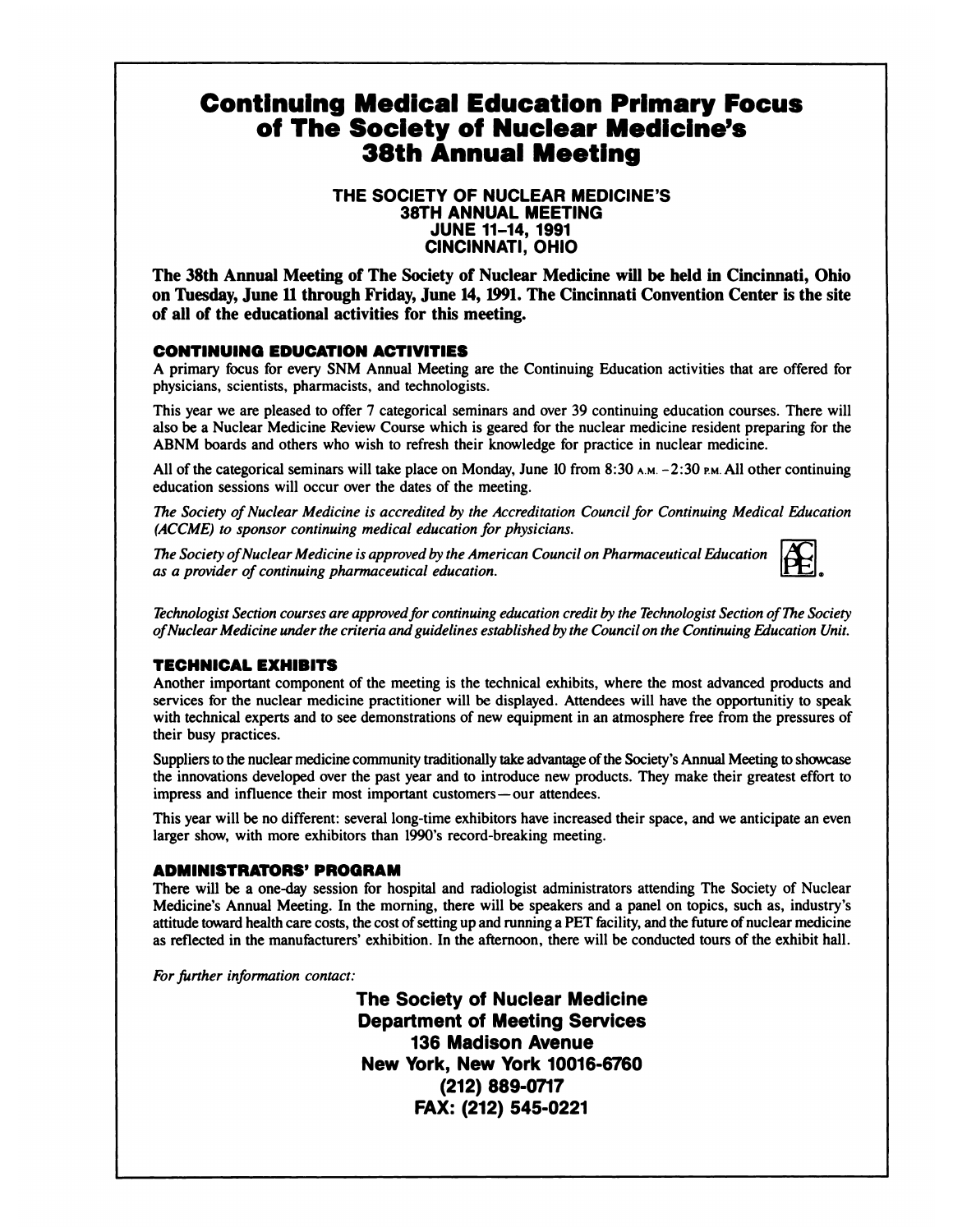# **European Journal of Nuclear<br>Medicine**

| Editorial                                                                                                                                        |    |
|--------------------------------------------------------------------------------------------------------------------------------------------------|----|
| "Neuro-Nuclear Medicine" 1990: what are the prospects?<br>Riccabona G                                                                            | 1  |
| <b>Original articles</b>                                                                                                                         |    |
| A comparative technetium 99m hexamethylpropylene amine oxime SPE T study in<br>different types of dementia                                       |    |
| Habert MO, Spampinato U, Mas JL, Piketty ML, Bourdel MC, Recondo J de, Rondot P,<br><b>Askienazy S</b>                                           | 3  |
| Technetium 99m methylene diphosphonate bone scanning in osteoarthritic hands<br>Buckland-Wright JC, Macfarlane DG, Fogelman I, Emery P, Lynch JA | 12 |
| Reproducibility of quantitative hexakis-2-methoxyisobutylisonitrile single photon<br>emission tomography in stable coronary artery disease       |    |
| Milčinski M, Henze E, Lietzenmayer R, Clausen M, Weller R, Hombach V, Adam WE,<br>Porenta M                                                      | 17 |
| Gated cardiac blood pool studies in atrial fibrillation: role of cycle length windowing<br>Wallis JW, Juni JE, Wu L                              | 23 |
| Estimation of technetium 99m mercaptoacetyltriglycine plasma clearance by use of one<br>single plasma sample                                     |    |
| Müller-Suur R, Magnusson G, Bois-Svensson I, Jansson B                                                                                           | 28 |
| Effects of atrial natriuretic peptide on glomerular filtration rate in essential hypertension:                                                   |    |
| a radionuclide study<br>Cuocolo A, Volpe M, Mele AF, Celentano L, Neumann RD, Trimarco B, Salvatore M                                            | 32 |
| <b>Short communication</b>                                                                                                                       |    |
| Variation between femurs as measured by dual energy X-ray absorptiometry (DEXA)<br>Hall ML, Heavens J, Ell PJ                                    | 38 |
| <b>Review article</b>                                                                                                                            |    |
| <b>Paediatric nuclear medicine</b><br>Piepsz A, Gordon I, Hahn K                                                                                 | 41 |
|                                                                                                                                                  |    |

**Continued on the inside cover**

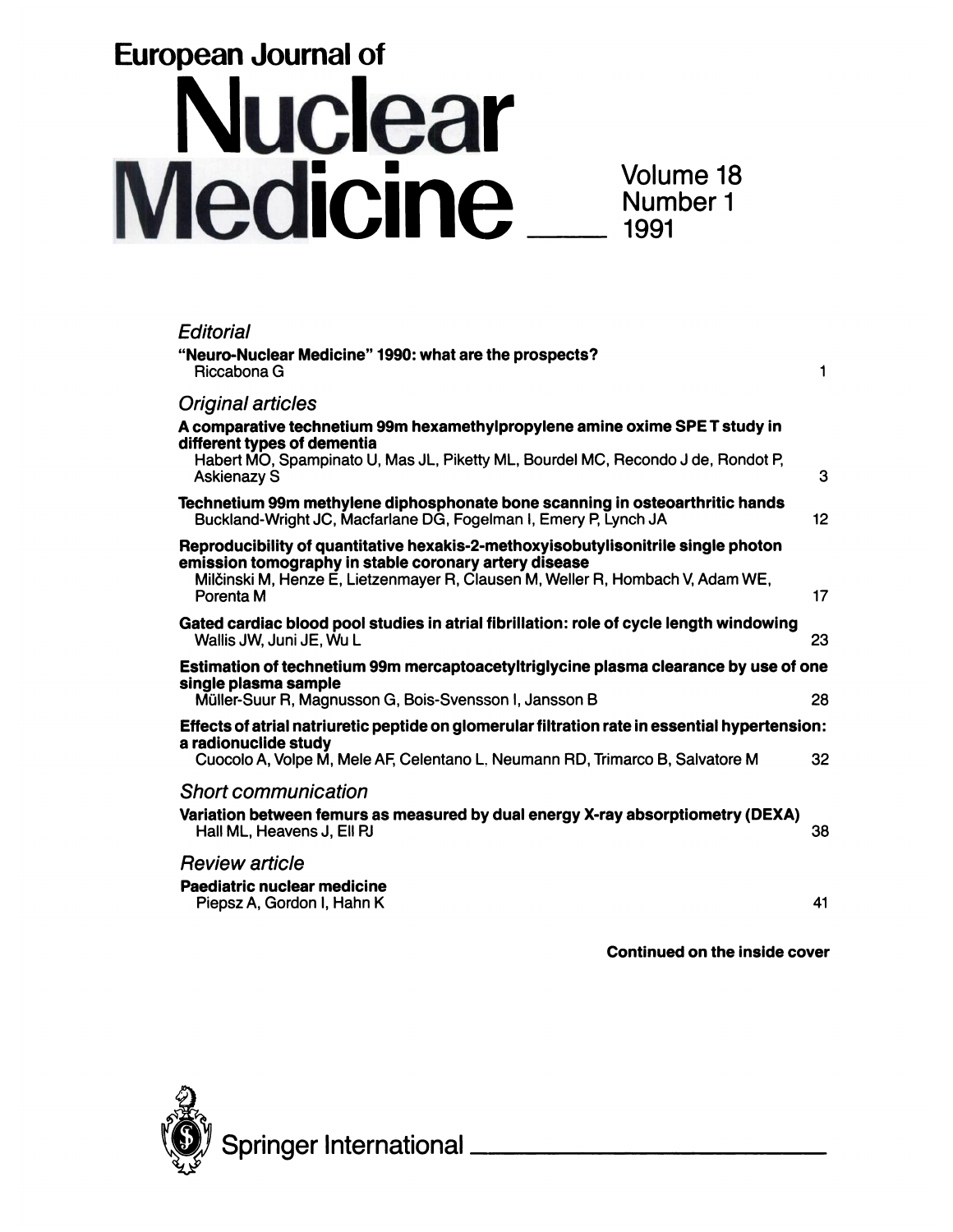

Continued from the last cover page

| Case report                                                                                                                                |    |  |
|--------------------------------------------------------------------------------------------------------------------------------------------|----|--|
| Abnormal bone marrow distribution following unsuccessful hip replacement:<br>a potential confusion on white cell scanning<br>Cunningham DA | 67 |  |
| Letters to the editor                                                                                                                      |    |  |
| <b>Dual energy imaging</b><br>Crawley J, Smith T                                                                                           | 70 |  |
| Dual energy imaging<br>Nakajima K, Taki J                                                                                                  | 71 |  |
| <b>Book reviews</b>                                                                                                                        | 72 |  |
| <b>Announcements</b>                                                                                                                       | 73 |  |
|                                                                                                                                            |    |  |

Indexed in Current Contents Evaluated and abstracted for Energy on STN